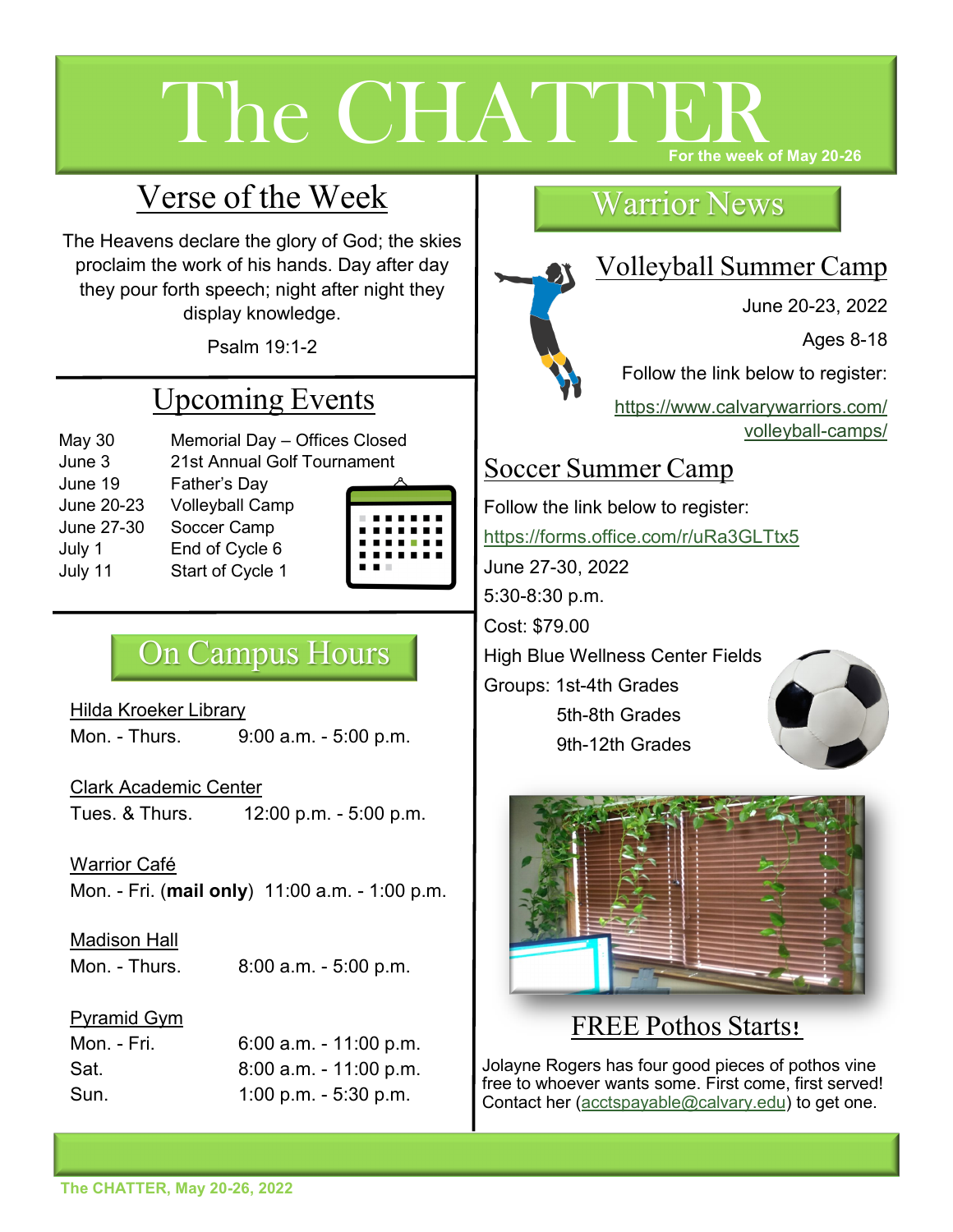# Job Opportunities

### Madison Hall Front Desk Reception

Looking for a detail-oriented student with excellent people skills to work part-time (16-25 hours during the summer). If possible this would continue into the school year.

### Interested?

Contact Amy Campa: [switchboard@calvary.edu](mailto:switchboard@calvary.edu?subject=Front%20Desk%20Position)

### Hilda Kroeker Library

Looking for two detail-oriented, service minded Calvary students who enjoy helping others research. Work starts in August!



Find application at [https://](https://www.calvary.edu/student-jobs-employment/) [www.calvary.edu/student](https://www.calvary.edu/student-jobs-employment/)-jobs[employment/](https://www.calvary.edu/student-jobs-employment/)

Questions? Contact: [tiffany.smith@calvary.edu](mailto:tiffany.smith@calvary.edu?subject=Library%20Student%20Staff%20Position)

### Clark Academic Center

Looking for good writers, editors, tutors; people who love helping their fellow students.

### Interested?

Complete the application that was emailed to everyone on Tuesday, April 12 and return to:

[valerie.piercey@calvary.edu](mailto:valerie.piercey@calvary.edu?subject=CAC%20Student%20Staff%20Position)

### Warrior Café

Looking for two students with excellent people skills who are excited to become artful barista's.



Interested?

Contact Larry Dunn at the Warrior Café:

[warriorcafe@calvary.edu](mailto:warriorcafe@calvary.edu?subject=Student%20Barista%20Position)

# On Campus Miscellaneous

### Mowing Job

Local couple needs help mowing their lawn a few times a month over the summer. Riding



mower and gas provided. 1/2 acre lawn, takes about an hour. Owners complete trimming. Only 2 miles from campus!

Interested?

Call Kathleen Derks at (712) 229-9752

### Cracker Barrel

Cracker Barrel is hiring for all positions.

Visit: [www.crackerbarrel.com/careers](http://www.crackerbarrel.com/careers)

Text "Barrel" to 97211 to Apply

# Christian Ministry

### Director of Worship Arts

First Southern Baptist Church in Lawrence, KS is looking for a full-time Director of Worship Arts. Are you Interested?

Contact Phil Corkins at 785-393-5623 or [search@fsbcfamily.com](mailto:search@fsbcfamily.com?subject=Director%20of%20Worship%20Arts%20)

### Children's Ministry

Mountain Top Church in Liberty, MO is looking for a children's ministry assistant. This position works in pairs to direct activities, free play, and worship time during small groups while assisting Sunday school teachers with lesson

implementation and classroom oversight.

2-3 hours on Sunday mornings and occasional help with teardown after services. \$10-\$12 with a 2 hour minimum. Are you Interested?

Contact: [erin.m.hatcher@calvary.edu](mailto:erin.m.hatcher@calvary.edu?subject=Children)

**The CHATTER, May 20-26, 2022**